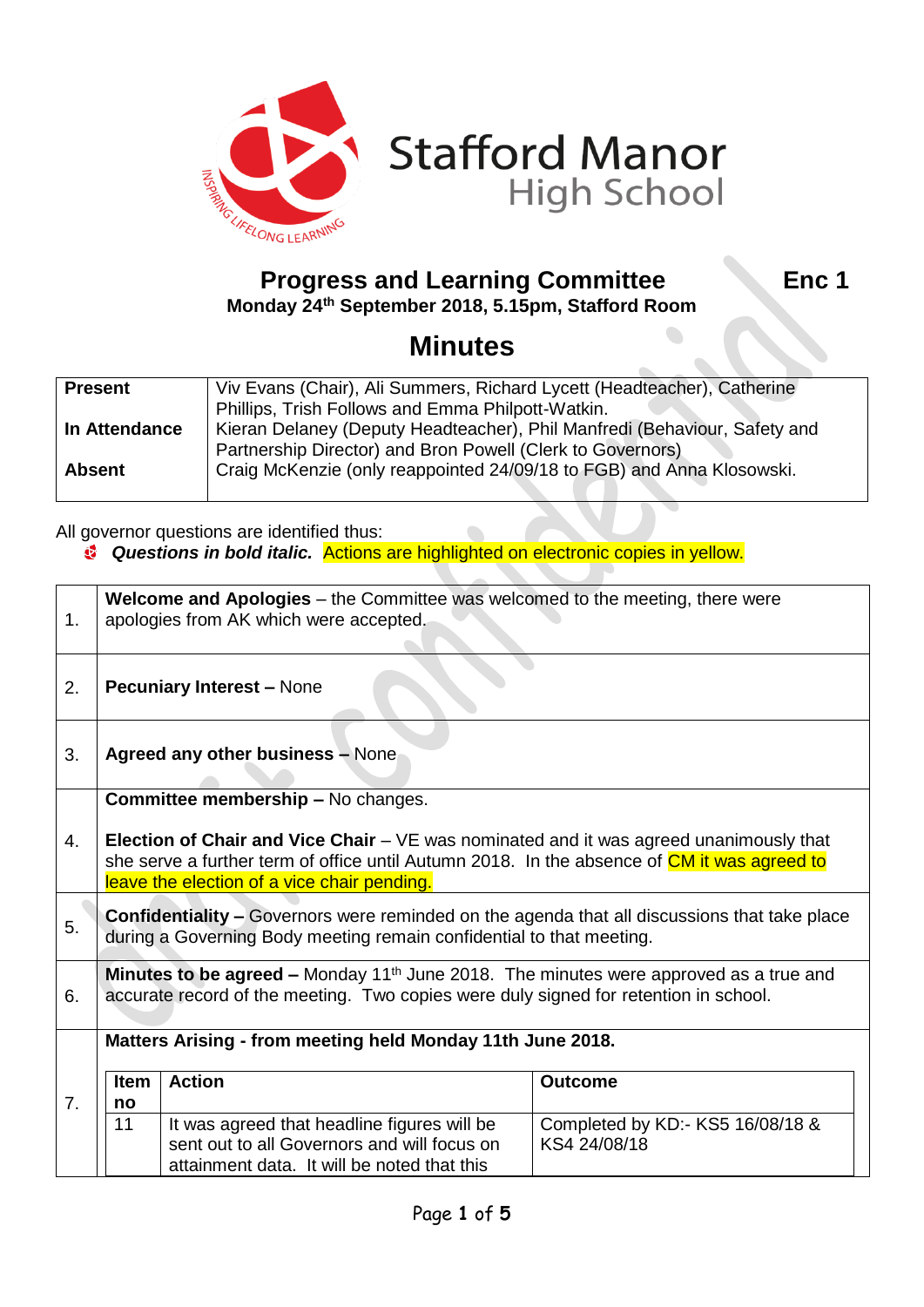|    |                                                                                                                                                                                                                                                                                                                                                                                                                                                                                                                                                                                                                                                                                                                                                    | information can change. To be emailed out                                              |                                |                                                                                          |  |
|----|----------------------------------------------------------------------------------------------------------------------------------------------------------------------------------------------------------------------------------------------------------------------------------------------------------------------------------------------------------------------------------------------------------------------------------------------------------------------------------------------------------------------------------------------------------------------------------------------------------------------------------------------------------------------------------------------------------------------------------------------------|----------------------------------------------------------------------------------------|--------------------------------|------------------------------------------------------------------------------------------|--|
|    | 12                                                                                                                                                                                                                                                                                                                                                                                                                                                                                                                                                                                                                                                                                                                                                 | on Friday 24th August by Clerk to Governors.<br>The Safeguarding Policy and Procedures |                                | VE as Safeguarding Link Governor                                                         |  |
|    |                                                                                                                                                                                                                                                                                                                                                                                                                                                                                                                                                                                                                                                                                                                                                    | will need to be revised, RL and AB have this                                           |                                | has received and agreed the policy,                                                      |  |
|    |                                                                                                                                                                                                                                                                                                                                                                                                                                                                                                                                                                                                                                                                                                                                                    | in hand. The policy should be local to the                                             |                                | subject to minor amendments. It will                                                     |  |
|    | school, guidance will be sought to ensure                                                                                                                                                                                                                                                                                                                                                                                                                                                                                                                                                                                                                                                                                                          |                                                                                        | now go to the FGB 03/12/18 for |                                                                                          |  |
|    |                                                                                                                                                                                                                                                                                                                                                                                                                                                                                                                                                                                                                                                                                                                                                    | this is workable.                                                                      |                                | ratification.                                                                            |  |
|    | 13                                                                                                                                                                                                                                                                                                                                                                                                                                                                                                                                                                                                                                                                                                                                                 | Governors asked if the school insurance                                                |                                | Guidance on 1 <sup>st</sup> aid in school sent to                                        |  |
|    |                                                                                                                                                                                                                                                                                                                                                                                                                                                                                                                                                                                                                                                                                                                                                    | policy is fit for purpose regards support                                              |                                | AS and VE 22/06. Medication in                                                           |  |
|    |                                                                                                                                                                                                                                                                                                                                                                                                                                                                                                                                                                                                                                                                                                                                                    | staff dealing with medical incidents.                                                  |                                | school information sent to VE 15/06                                                      |  |
|    |                                                                                                                                                                                                                                                                                                                                                                                                                                                                                                                                                                                                                                                                                                                                                    | Governors asked what the ratio of 1st<br>Aiders to students was and were we            |                                | and AS 25/06. SMHS compliant with<br>ratios of 1 <sup>st</sup> aiders.                   |  |
|    |                                                                                                                                                                                                                                                                                                                                                                                                                                                                                                                                                                                                                                                                                                                                                    | compliant.                                                                             |                                |                                                                                          |  |
|    | 14                                                                                                                                                                                                                                                                                                                                                                                                                                                                                                                                                                                                                                                                                                                                                 | How many students have                                                                 |                                | As of 06/09/18 - 1 pupil in year 11 on an Education                                      |  |
|    |                                                                                                                                                                                                                                                                                                                                                                                                                                                                                                                                                                                                                                                                                                                                                    | <b>EHC Plans - AB will have this</b>                                                   |                                | Healthcare plan, one has recently gone through to                                        |  |
|    |                                                                                                                                                                                                                                                                                                                                                                                                                                                                                                                                                                                                                                                                                                                                                    | information to hand and will be                                                        |                                | appeal for a Year 8 pupil instigated by parent, and                                      |  |
|    |                                                                                                                                                                                                                                                                                                                                                                                                                                                                                                                                                                                                                                                                                                                                                    | asked to add the number to her                                                         |                                | AB will be looking to start one for a Year 7 pupil                                       |  |
|    |                                                                                                                                                                                                                                                                                                                                                                                                                                                                                                                                                                                                                                                                                                                                                    | report or to inform the Board                                                          |                                | who has just joined SMHS. It was confirmed that                                          |  |
|    |                                                                                                                                                                                                                                                                                                                                                                                                                                                                                                                                                                                                                                                                                                                                                    | should any substantial change                                                          |                                | the appeal by the parent of a year 8 student is still                                    |  |
|    |                                                                                                                                                                                                                                                                                                                                                                                                                                                                                                                                                                                                                                                                                                                                                    | occur.                                                                                 | awaiting a decision.           |                                                                                          |  |
|    | 14                                                                                                                                                                                                                                                                                                                                                                                                                                                                                                                                                                                                                                                                                                                                                 | <b>Supporting Students with Medical Conditions</b>                                     |                                | To go onto the agenda for the meeting                                                    |  |
|    |                                                                                                                                                                                                                                                                                                                                                                                                                                                                                                                                                                                                                                                                                                                                                    | - It was agreed that this policy be reviewed                                           |                                | to be held 12/11/18.                                                                     |  |
|    |                                                                                                                                                                                                                                                                                                                                                                                                                                                                                                                                                                                                                                                                                                                                                    | at the second meeting in the new academic                                              |                                |                                                                                          |  |
|    |                                                                                                                                                                                                                                                                                                                                                                                                                                                                                                                                                                                                                                                                                                                                                    | year.                                                                                  |                                | Attendance, behaviour and punctuality - data circulated within the call out papers.      |  |
| 8. | PM explained the data to Governors and how it would build up over the forthcoming year.<br>Governors asked how the Year 7 students were settling in – they were informed that<br>the group were doing very well with just one persistent absentee (PA) who is receiving<br>support. There is one PA in Year 11.<br>Late unauthorised summer holidays do affect attendance statistics. PM told Governors that<br>attendance and behaviour is promising so far this term. Any students falling below the<br>minimum attendance have already received letters regards this and plans are in place.<br>It was noted that the percentage of exclusions was lower last year.<br>PM was thanked for his report and hard work. 5.56pm PM left the meeting. |                                                                                        |                                |                                                                                          |  |
|    |                                                                                                                                                                                                                                                                                                                                                                                                                                                                                                                                                                                                                                                                                                                                                    | <b>Review of GCSE results 2018</b>                                                     |                                |                                                                                          |  |
|    |                                                                                                                                                                                                                                                                                                                                                                                                                                                                                                                                                                                                                                                                                                                                                    |                                                                                        |                                |                                                                                          |  |
|    | KD was thanked for the information and initial analysis sent so promptly following the<br>announcement of the results.                                                                                                                                                                                                                                                                                                                                                                                                                                                                                                                                                                                                                             |                                                                                        |                                |                                                                                          |  |
|    |                                                                                                                                                                                                                                                                                                                                                                                                                                                                                                                                                                                                                                                                                                                                                    |                                                                                        |                                | Page 1 of enclosure 3 pertained to Progress 8, our figures are compared to those of 180K |  |
| 9. | students.<br>Governors asked if the data was the most recent and included any re-marks -<br>They were assured that there has been no real change since this was produced. There<br>had been 3 successful remarks with 1 still awaited. On the 27/09/18 the school can<br>access the checking exercise.                                                                                                                                                                                                                                                                                                                                                                                                                                             |                                                                                        |                                |                                                                                          |  |
|    | KD stated that there has been a slip in Progress 8 from last year with History and the Open<br>Bucket subjects key areas to work on. English, Maths and Science attainment is higher than all<br>other subjects (except BTEC HSC) and progress in Science and Maths is looking to be above<br>national. Early signs are that we are well above floor standard although it was pointed out this is                                                                                                                                                                                                                                                                                                                                                  |                                                                                        |                                |                                                                                          |  |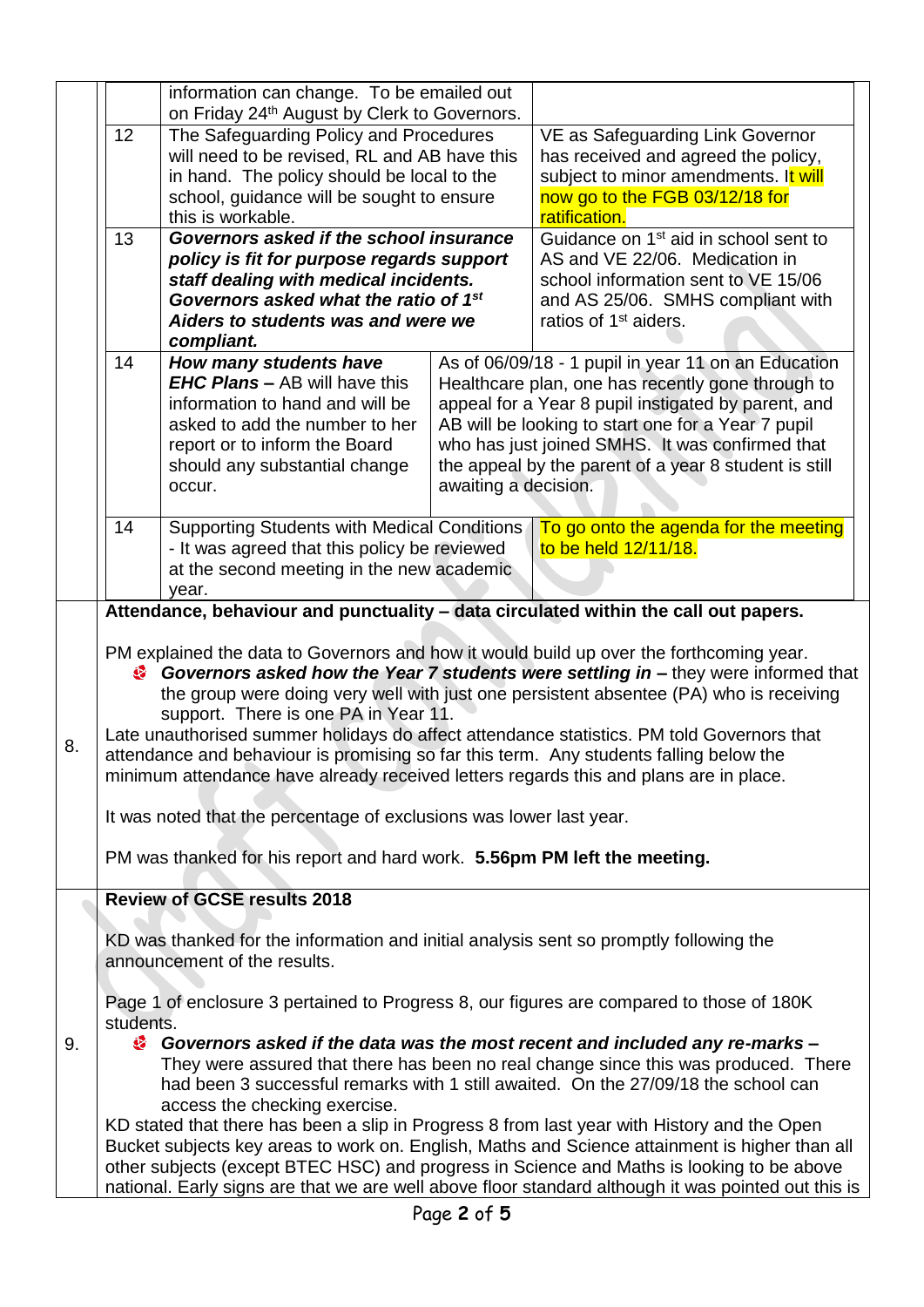|     | the last year that that floor standard will be used. SMHS is looking for alternative qualifications<br>for bucket 3.                                                                                                                                                                                                                                                    |
|-----|-------------------------------------------------------------------------------------------------------------------------------------------------------------------------------------------------------------------------------------------------------------------------------------------------------------------------------------------------------------------------|
|     | Fewer students got Maths and English this year. KD is mindful of what needs to be changed<br>and a plan has been put into action. Details were shared with Governors. In English attainment<br>was in-line with Maths but progress was not as strong. This is a key focus for the school. There<br>were staffing issues which were a challenge and have been addressed. |
|     | In Maths there was a 20% difference on last years' results at Level 4 which was noted amounts<br>to 8 students approximately.<br>Governors were asked if the mismatch was handled differently this year - KD<br>acknowledged that it had been but that they had learnt from this. The English                                                                           |
|     | department last year were not established, SLT are more confident this year, with<br>strategies in place. There is confidence that Core areas are moving in the right direction.<br>See confidential appendix item 1.                                                                                                                                                   |
|     | Learning - Assessment reporting procedures 2018/19                                                                                                                                                                                                                                                                                                                      |
|     | The annual plan was made available.                                                                                                                                                                                                                                                                                                                                     |
|     | Parents receive a report annually and there is a parents evening held each year.                                                                                                                                                                                                                                                                                        |
|     | This year there will be assessment twice a year. Year 11 will have 3 assessment points.                                                                                                                                                                                                                                                                                 |
| 10. | Key Stage 3 will have external assessments in English, Maths and Science. Data will be<br>shared on the performance of students amongst teachers in all subjects to identify any trends or<br>anomalies.                                                                                                                                                                |
|     | The GL Assessments will also provide a clearer picture of students' starting points for all<br>subject areas. Alister Barnes is responsible for this area of work which will run alongside Pixl.<br>There are a reduced number of collection points but they will be more meaningful.                                                                                   |
|     | Progress - Priorities/Targets for 2018/19 to address emerging issues. Year 7 data entry<br>and context.                                                                                                                                                                                                                                                                 |
| 11  | A table listing the Year 7 intake for the last 3 years was distributed to Governors. The increase<br>in numbers from Burton Manor was noted. There had been science projects done with feeder<br>schools last year which may have contributed to this.                                                                                                                  |
|     | Data indicates they are not as strong as the current Year 8. There are a similar number of Pupil<br>Premium students but the proportion is lower. AS represents those who achieved the standard<br>while NS are those who did not. The baseline achievement profile of intake is still below<br>national standards.                                                     |
|     | Governors asked how many were working at greater depth – the committee were<br>informed 11 were (upon checking data this is 16).                                                                                                                                                                                                                                        |
|     | Covernors asked how this years' Year 7 compared to last years' Year 11 when<br>they were in Year 7 - this is difficult to compare as a different assessment was in place.<br>Our current year 8 are the group who started with Scale Scores. Our current year 11 is<br>the strongest year group out of years 9, 10 and 11. The Pupil Premium gaps were large            |
|     | for the current Year 7 against national and non Pupil Premium students.                                                                                                                                                                                                                                                                                                 |
| 12  | <b>Safeguarding update</b><br>Governors sought confirmation re: training and policy updates.                                                                                                                                                                                                                                                                            |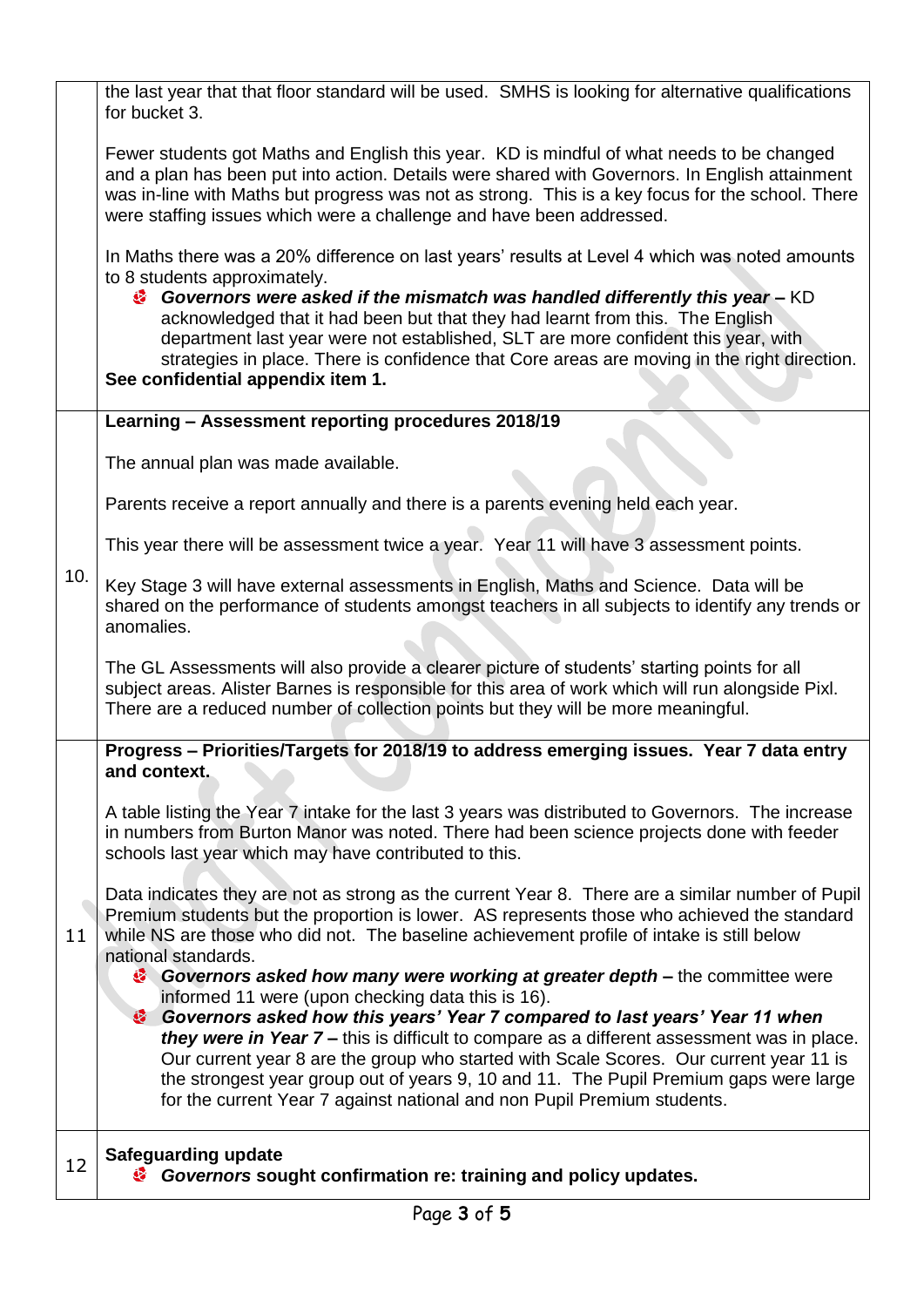|    | It was confirmed that Safeguarding training took place at the beginning of term. All staff have<br>read Keeping Children Safe in Education (KCSIE) part 1 and 5, part 5 is not a legal requirement<br>but is good practice. The Safeguarding Policy is now up to date and in line with the new<br>requirements introduced on the 3 <sup>rd</sup> September 2018. Level 1 training was completed for all<br>staff who needed to do it.                                                                                                                                                                                                   |  |  |
|----|-----------------------------------------------------------------------------------------------------------------------------------------------------------------------------------------------------------------------------------------------------------------------------------------------------------------------------------------------------------------------------------------------------------------------------------------------------------------------------------------------------------------------------------------------------------------------------------------------------------------------------------------|--|--|
|    | Governors asked if there were any new volunteers in school that required risk<br>assessing - There is one in maths. Risk assessments have always been carried out.<br>Governors asked if any information had been received from the Local Authority<br>regards any changes in procedures - it was confirmed that nothing had been received<br>as yet however RL is to attend the Designated Lead briefing to be held in November.<br>Sovernors asked if the updated KCSIE could be circulated to all governors. It was<br>agreed and that the whole document would be sent out so governors are aware of their<br>new responsibilities. |  |  |
|    | <b>Policies and Procedures</b><br><b>School Behaviour - page 5 site to read sight.</b><br><b>Governors asked if students have a copy</b> – there is a copy on the school website.<br>All students are aware of the consequences system. RL gave a positive update on<br>behaviour standards re: appearance and lesson starts.                                                                                                                                                                                                                                                                                                           |  |  |
| 13 | <b>Behaviour Principles Written Statement – page 1 body to read Board.</b><br><b>Exam Contingency Plan-</b><br><sup>3</sup> Governors asked if staff sign to confirm that they have read this policy – as yet<br>this is not done but it would be a good idea to have a meeting with staff concerned to<br>introduce this policy.                                                                                                                                                                                                                                                                                                       |  |  |
|    | <b>Non-examination Assessment</b>                                                                                                                                                                                                                                                                                                                                                                                                                                                                                                                                                                                                       |  |  |
|    | All policies were approved by the committee with the review for all being the Autumn term<br>2019. All to be signed and kept on file and updated for staff to access electronically.                                                                                                                                                                                                                                                                                                                                                                                                                                                    |  |  |
| 14 | Any Other Business - as agreed in item number 3 - No item was raised.                                                                                                                                                                                                                                                                                                                                                                                                                                                                                                                                                                   |  |  |
| 15 | <b>Confidentiality</b> - There was one item under agenda item number 9 identified as being required<br>to be placed on a confidential appendix.                                                                                                                                                                                                                                                                                                                                                                                                                                                                                         |  |  |
| 16 | <b>Date and Time of Next Meeting</b> $-12th$ November 2018 at 5.15pm                                                                                                                                                                                                                                                                                                                                                                                                                                                                                                                                                                    |  |  |

The meeting ended at 7.05pm

Signed - Chair of Progress and Learning Committee Date – 12<sup>th</sup> November 2018

## **Actions required**